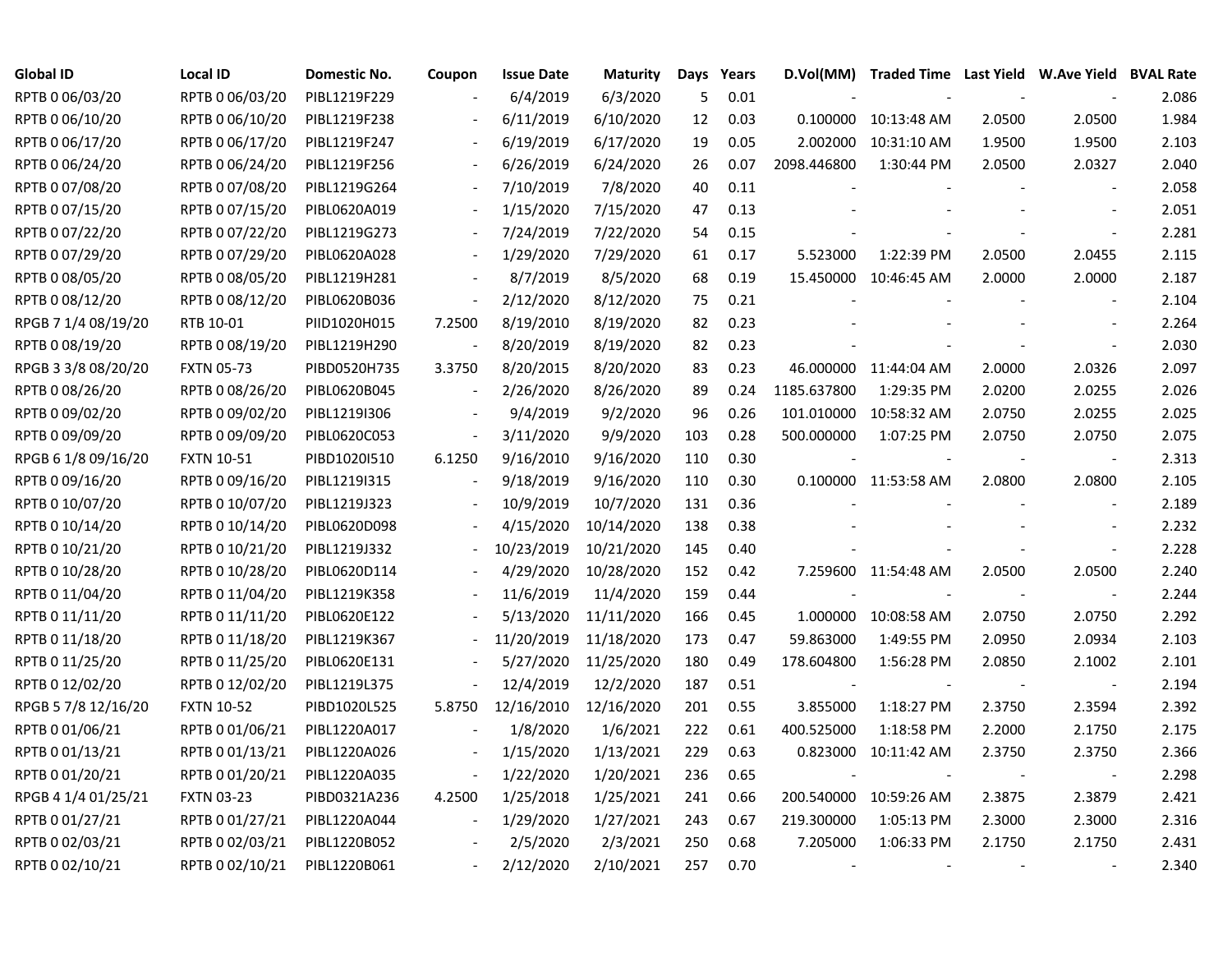| <b>Global ID</b>     | <b>Local ID</b>   | Domestic No. | Coupon                   | <b>Issue Date</b> | <b>Maturity</b>  |     | Days Years | D.Vol(MM)                | Traded Time Last Yield W.Ave Yield BVAL Rate |                |                          |       |
|----------------------|-------------------|--------------|--------------------------|-------------------|------------------|-----|------------|--------------------------|----------------------------------------------|----------------|--------------------------|-------|
| RPTB 002/17/21       | RPTB 0 02/17/21   | PIBL1220B070 |                          | 2/19/2020         | 2/17/2021        | 264 | 0.72       | 18.965000                | 10:16:15 AM                                  | 2.3500         | 2.3500                   | 2.381 |
| RPTB 0 02/24/21      | RPTB 0 02/24/21   | PIBL1220B089 |                          | 2/26/2020         | 2/24/2021        | 271 | 0.74       | 350.000000               | 1:08:49 PM                                   | 2.4250         | 2.4250                   | 2.425 |
| RPGB 7 3/8 03/03/21  | RTB 10-02         | PIID1021C027 | 7.3750                   | 3/3/2011          | 3/3/2021         | 278 | 0.76       |                          | 30.000000 10:20:42 AM                        | 2.4375         | 2.4375                   | 2.410 |
| RPTB 0 03/03/21      | RPTB 0 03/03/21   | PIBL1220C097 | $\blacksquare$           | 3/4/2020          | 3/3/2021         | 278 | 0.76       |                          |                                              |                | $\sim$                   | 2.374 |
| RPTB 0 03/10/21      | RPTB 0 03/10/21   | PIBL1220C104 | $\overline{\phantom{a}}$ | 3/11/2020         | 3/10/2021        | 285 | 0.78       |                          |                                              |                | $\overline{\phantom{a}}$ | 2.389 |
| RPTB 0 03/17/21      | RPTB 0 03/17/21   | PIBL1220C113 | $\bar{\phantom{a}}$      | 3/18/2020         | 3/17/2021        | 292 | 0.80       |                          | 69.748000 10:16:37 AM                        | 2.3750         | 2.3750                   | 2.375 |
| RPGB 3 1/2 03/20/21  | <b>FXTN 07-57</b> | PIBD0721C574 | 3.5000                   | 3/20/2014         | 3/20/2021        | 295 | 0.81       | 163.980000               | 1:17:22 PM                                   | 2.4500         | 2.4012                   | 2.444 |
| RPTB 0 04/07/21      | RPTB 0 04/07/21   | PIBL1220D149 |                          | 4/8/2020          | 4/7/2021         | 313 | 0.86       | 150.000000               | 9:54:12 AM                                   | 2.4000         | 2.4000                   | 2.400 |
| RPTB 0 04/14/21      | RPTB 0 04/14/21   | PIBL1220D158 | $\frac{1}{2}$            | 4/15/2020         | 4/14/2021        | 320 | 0.88       | $\overline{\phantom{a}}$ |                                              |                |                          | 2.429 |
| RPTB 0 04/21/21      | RPTB 0 04/21/21   | PIBL1220D167 | $\overline{\phantom{a}}$ | 4/22/2020         | 4/21/2021        | 327 | 0.90       | 900.000000               | 1:03:54 PM                                   | 2.4000         | 2.4000                   | 2.400 |
| RPGB 6 1/2 04/28/21  | <b>FXTN 10-53</b> | PIBD1021D531 | 6.5000                   | 4/28/2011         | 4/28/2021        | 334 | 0.91       | 2.500000                 | 10:58:43 AM                                  | 2.4550         | 2.4550                   | 2.472 |
| RPTB 0 04/28/21      | RPTB 0 04/28/21   | PIBL1220D176 | $\blacksquare$           | 4/29/2020         | 4/28/2021        | 334 | 0.91       | 800.000000               | 11:56:16 AM                                  | 2.4300         | 2.4300                   | 2.448 |
| RPTB 0 05/05/21      | RPTB 0 05/05/21   | PIBL1220E184 |                          | 5/6/2020          | 5/5/2021         | 341 | 0.93       | 30.000000                | 1:06:07 PM                                   | 2.4250         | 2.4467                   | 2.513 |
| RPTB 0 05/12/21      | RPTB 0 05/12/21   | PIBL1220E193 |                          | 5/13/2020         | 5/12/2021        | 348 | 0.95       | 11.080000                | 1:48:47 PM                                   | 2.4500         | 2.4500                   | 2.552 |
| RPTB 0 05/19/21      | RPTB 0 05/19/21   | PIBL1220E200 |                          | 5/20/2020         | 5/19/2021        | 355 | 0.97       | 17.370000                | 1:59:01 PM                                   | 2.4500         | 2.4500                   | 2.579 |
| RPTB 0 05/26/21      | RPTB 0 05/26/21   | PIBL1220E219 | $\overline{\phantom{a}}$ | 5/27/2020         | 5/26/2021        | 362 | 0.99       | 351.740000               | 1:07:18 PM                                   | 2.4500         | 2.4574                   | 2.469 |
| RPGB 4 7/8 06/13/21  | RTB 03-09         | PIID0321F092 | 4.8750                   | 6/13/2018         | 6/13/2021        | 380 | 1.04       | 240.000000               | 1:49:21 PM                                   | 2.6000         | 2.5260                   | 2.532 |
| RPGB 5 3/4 10/20/21  | RTB 10-03         | PIID1021J039 | 5.7500                   | 10/20/2011        | 10/20/2021       | 509 | 1.39       |                          |                                              |                | $\overline{\phantom{a}}$ | 2.486 |
| RPGB 5 3/4 11/24/21  | <b>FXTN 10-55</b> | PIBD1021K551 | 5.7500                   | 11/24/2011        | 11/24/2021       | 544 | 1.49       |                          |                                              |                |                          | 2.499 |
| RPGB 6 3/8 01/19/22  | <b>FXTN 10-54</b> | PIBD1022G545 | 6.3750                   | 7/19/2011         | 1/19/2022        | 600 | 1.64       |                          |                                              |                | $\overline{\phantom{a}}$ | 2.594 |
| RPGB 4 01/26/22      | <b>FXTN 05-74</b> | PIBD0522A747 | 4.0000                   | 1/26/2017         | 1/26/2022        | 607 | 1.66       | 454.010000               | 1:05:17 PM                                   | 2.5250         | 2.5036                   | 2.503 |
| RPGB 15 03/14/22     | <b>FXTN 20-02</b> | PIBD2022C021 | 15.0000                  | 3/14/2002         | 3/14/2022        | 654 | 1.79       |                          |                                              |                | $\sim$                   | 2.521 |
| RPGB 4 3/4 07/04/22  | <b>FXTN 03-24</b> | PIBD0322G247 | 4.7500                   | 7/4/2019          | 7/4/2022         | 766 | 2.10       | 800.310000               | 1:58:06 PM                                   | 2.5250         | 2.5287                   | 2.530 |
| RPGB 4 7/8 08/02/22  | <b>FXTN 10-56</b> | PIBD1022H562 | 4.8750                   | 8/2/2012          | 8/2/2022         | 795 | 2.18       |                          |                                              |                | $\overline{\phantom{a}}$ | 2.547 |
| RPGB 4 3/4 09/13/22  | <b>FXTN 10-57</b> | PIBD1022I570 | 4.7500                   | 9/13/2012         | 9/13/2022        | 837 | 2.29       |                          |                                              |                | $\blacksquare$           | 2.560 |
| RPGB 12 3/4 10/17/22 | <b>FXTN 20-03</b> | PIBD2022J033 | 12.7500                  | 10/17/2002        | 10/17/2022       | 871 | 2.39       |                          |                                              |                | $\overline{\phantom{a}}$ | 2.566 |
| RPGB 4 5/8 12/04/22  | RTB 05-11         | PIID0522L114 | 4.6250                   | 12/4/2017         | 12/4/2022        | 919 | 2.52       | 654.520000               | 1:18:34 PM                                   | 2.5275         | 2.5375                   | 2.534 |
| RPGB 4 12/06/22      | <b>FXTN 10-58</b> | PIBD1022L585 | 4.0000                   | 12/6/2012         | 12/6/2022        | 921 | 2.52       |                          |                                              |                |                          | 2.576 |
| RPGB 4 3/8 02/11/23  | RTB 03-10         | PIID0323B101 | 4.3750                   | 2/11/2020         | 2/11/2023        | 988 | 2.71       | 167.480000               | 1:46:21 PM                                   | 2.5500         | 2.5286                   | 2.534 |
| RPGB 13 02/20/23     | <b>FXTN 20-04</b> | PIBD2023B048 | 13.0000                  | 2/20/2003         | 2/20/2023        | 997 | 2.73       |                          |                                              |                | $\sim$                   | 2.589 |
| RPGB 5 1/2 03/08/23  | <b>FXTN 05-75</b> | PIBD0523C752 | 5.5000                   | 3/8/2018          | 3/8/2023 1,013   |     | 2.77       | 8989.000000              | 1:16:59 PM                                   | 2.6250         | 2.5501                   | 2.554 |
| RPGB 3 1/2 04/21/23  | <b>FXTN 07-58</b> | PIBD0723D588 | 3.5000                   | 4/21/2016         | 4/21/2023 1,057  |     | 2.89       | 2481.602000              | 1:50:55 PM                                   | 2.6000         | 2.5798                   | 2.598 |
| RPGB 11 7/8 05/29/23 | <b>FXTN 20-05</b> | PIBD2023E054 | 11.8750                  | 5/29/2003         | 5/29/2023 1,095  |     | 3.00       |                          |                                              |                | $\sim$                   | 2.607 |
| RPGB 3 1/4 08/15/23  | RTB 10-04         | PIID1023H046 | 3.2500                   | 8/15/2013         | 8/15/2023 1,173  |     | 3.21       | 102.500000               | 1:18:35 PM                                   | 2.7500         | 2.7516                   | 2.749 |
| RPGB 11 3/8 10/23/23 | <b>FXTN 20-06</b> | PIBD2023J068 | 11.3750                  | 10/23/2003        | 10/23/2023 1,242 |     | 3.40       | $\blacksquare$           |                                              | $\blacksquare$ | $\blacksquare$           | 2.634 |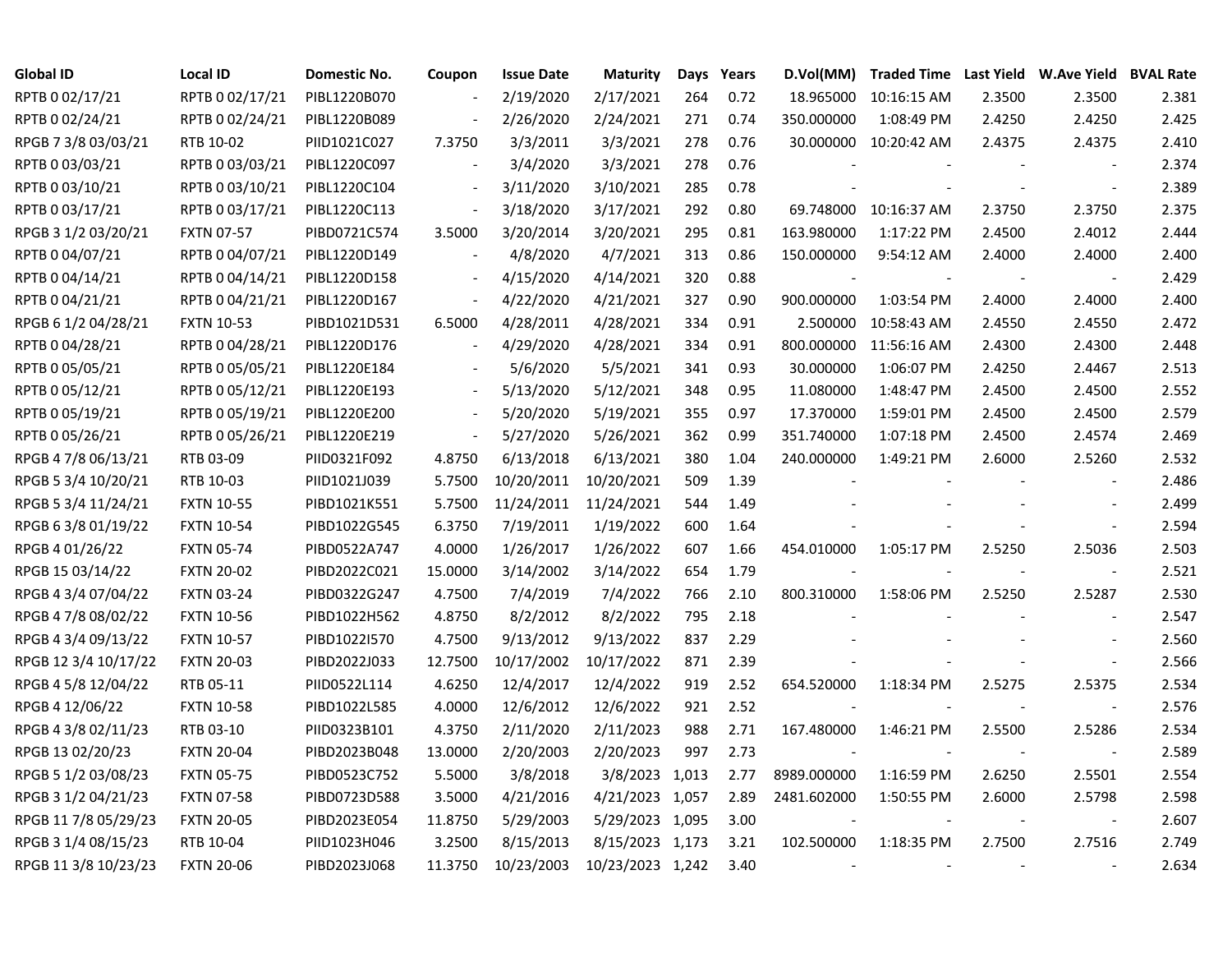| <b>Global ID</b>     | <b>Local ID</b>   | Domestic No. | Coupon  | <b>Issue Date</b> | <b>Maturity</b>        | Days | Years | D.Vol(MM)               |                        |        | Traded Time Last Yield W.Ave Yield BVAL Rate |       |
|----------------------|-------------------|--------------|---------|-------------------|------------------------|------|-------|-------------------------|------------------------|--------|----------------------------------------------|-------|
| RPGB 6 1/4 03/12/24  | RTB 05-12         | PIID0524C129 | 6.2500  | 3/12/2019         | 3/12/2024 1,383        |      | 3.79  | 3551.500000             | 1:01:32 PM             | 2.5950 | 2.5987                                       | 2.597 |
| RPGB 4 1/2 04/20/24  | <b>FXTN 07-59</b> | PIBD0724D595 | 4.5000  | 4/20/2017         | 4/20/2024 1,422        |      | 3.89  |                         |                        |        | $\blacksquare$                               | 2.681 |
| RPGB 12 3/8 06/03/24 | <b>FXTN 20-07</b> | PIBD2024F075 | 12.3750 | 6/3/2004          | 6/3/2024 1,466         |      | 4.01  |                         |                        |        |                                              | 2.675 |
| RPGB 12 7/8 08/05/24 | <b>FXTN 20-08</b> | PIBD2024H086 | 12.8750 | 8/5/2004          | 8/5/2024 1,529         |      | 4.19  |                         |                        |        | $\overline{\phantom{a}}$                     | 2.689 |
| RPGB 4 1/8 08/20/24  | <b>FXTN 10-59</b> | PIBD1024H595 | 4.1250  | 8/20/2014         | 8/20/2024 1,544        |      | 4.23  | 181.000000              | 1:18:04 PM             | 2.8250 | 2.8896                                       | 2.889 |
| RPGB 4 1/4 10/17/24  | <b>FXTN 05-76</b> | PIBD0524J762 | 4.2500  | 10/17/2019        | 10/17/2024 1,602       |      | 4.39  | 6241.272000 11:32:05 AM |                        | 2.6300 | 2.6165                                       | 2.618 |
| RPGB 13 3/4 11/11/24 | <b>FXTN 20-09</b> | PIBD2024K091 | 13.7500 | 11/11/2004        | 11/11/2024 1,627       |      | 4.45  |                         |                        |        | $\blacksquare$                               | 2.711 |
| RPGB 5 3/4 04/12/25  | <b>FXTN 07-61</b> | PIBD0725D618 | 5.7500  | 4/12/2018         | 4/12/2025 1,779        |      | 4.87  |                         |                        |        | $\overline{\phantom{a}}$                     | 2.648 |
| RPGB 12 1/8 04/14/25 | <b>FXTN 20-10</b> | PIBD2025D103 | 12.1250 | 4/14/2005         | 4/14/2025 1,781        |      | 4.88  |                         |                        |        | $\overline{\phantom{a}}$                     | 2.746 |
| RPGB 3 5/8 09/09/25  | <b>FXTN 10-60</b> | PIBD1025I608 | 3.6250  | 9/9/2015          | 9/9/2025 1,929         |      | 5.28  |                         |                        |        | $\overline{\phantom{a}}$                     | 2.730 |
| RPGB 12 1/8 10/20/25 | <b>FXTN 20-11</b> | PIBD2025J116 | 12.1250 | 10/20/2005        | 10/20/2025 1,970       |      | 5.39  |                         |                        |        | $\blacksquare$                               | 2.793 |
| RPGB 18 1/4 11/29/25 | <b>FXTN 25-01</b> | PIBD2525K015 | 18.2500 | 11/29/2000        | 11/29/2025 2,010       |      | 5.50  |                         |                        |        | $\overline{\phantom{a}}$                     | 2.803 |
| RPGB 10 1/4 01/19/26 | <b>FXTN 20-12</b> | PIBD2026A122 | 10.2500 | 1/19/2006         | 1/19/2026 2,061        |      | 5.64  |                         |                        |        | $\blacksquare$                               | 2.817 |
| RPGB 6 1/4 02/14/26  | <b>FXTN 07-62</b> | PIBD0726B627 | 6.2500  | 2/14/2019         | 2/14/2026 2,087        |      | 5.71  |                         | 260.000000 11:24:05 AM | 2.7000 | 2.6962                                       | 2.687 |
| RPGB 3 1/2 09/20/26  | RTB 10-05         | PIID1026I057 | 3.5000  | 9/20/2016         | 9/20/2026 2,305        |      | 6.31  | 87.750000               | 1:17:06 PM             | 3.2000 | 3.2470                                       | 3.496 |
| RPGB 6 1/4 10/20/26  | RTB 15-01         | PIID1526J019 | 6.2500  | 10/20/2011        | 10/20/2026 2,335       |      | 6.39  |                         | 3.890000 11:37:41 AM   | 3.3250 | 3.3147                                       | 3.097 |
| RPGB 8 12/07/26      | <b>FXTN 20-13</b> | PIBD2026L139 | 8.0000  | 12/7/2006         | 12/7/2026 2,383        |      | 6.52  |                         |                        |        |                                              | 2.904 |
| RPGB 5 3/8 03/01/27  | RTB 15-02         | PIID1527C023 | 5.3750  | 3/1/2012          | 3/1/2027 2,467         |      | 6.75  |                         |                        |        |                                              | 2.948 |
| RPGB 4 3/4 05/04/27  | <b>FXTN 10-61</b> | PIBD1027E617 | 4.7500  | 5/4/2017          | 5/4/2027 2,531         |      | 6.93  |                         |                        |        | $\overline{\phantom{a}}$                     | 2.990 |
| RPGB 8 5/8 09/06/27  | <b>FXTN 20-14</b> | PIBD2027I140 | 8.6250  | 9/6/2007          | 9/6/2027 2,656         |      | 7.27  |                         | 5.000000 11:47:49 AM   | 3.3000 | 3.3000                                       | 2.992 |
| RPGB 6 1/4 03/22/28  | <b>FXTN 10-63</b> | PIBD1028C635 | 6.2500  | 3/22/2018         | 3/22/2028 2,854        |      | 7.81  | 100.000000              | 9:37:22 AM             | 3.0000 | 2.9925                                       | 2.991 |
| RPGB 9 1/2 12/04/28  | <b>FXTN 20-15</b> | PIBD2028L151 | 9.5000  | 12/4/2008         | 12/4/2028 3,111        |      | 8.52  | 5.000000                | 11:47:48 AM            | 3.3000 | 3.3000                                       | 3.079 |
| RPGB 6 7/8 01/10/29  | <b>FXTN 10-64</b> | PIBD1029A644 | 6.8750  | 1/10/2019         | 1/10/2029 3,148        |      | 8.62  | 5636.300000             | 1:36:06 PM             | 3.0165 | 3.0200                                       | 3.014 |
| RPGB 8 3/4 05/27/30  | <b>FXTN 20-16</b> | PIBD2030E166 | 8.7500  | 5/27/2010         | 5/27/2030 3,650        |      | 9.99  |                         | 15.500000 11:48:17 AM  | 3.3500 | 3.2261                                       | 3.167 |
| RPGB 12 1/2 07/28/30 | <b>FXTN 25-02</b> | PIBD2530G029 | 12.5000 | 7/28/2005         | 7/28/2030 3,712 10.16  |      |       |                         |                        |        | $\blacksquare$                               | 3.162 |
| RPGB 11 1/4 01/26/31 | <b>FXTN 25-03</b> | PIBD2531A032 | 11.2500 | 1/26/2006         | 1/26/2031 3,894 10.66  |      |       |                         |                        |        | $\blacksquare$                               | 3.185 |
| RPGB 8 07/19/31      | <b>FXTN 20-17</b> | PIBD2031G171 | 8.0000  | 7/19/2011         | 7/19/2031 4,068 11.14  |      |       | 357.210000              | 1:57:33 PM             | 3.2000 | 3.1776                                       | 3.177 |
| RPGB 9 3/8 10/05/31  | <b>FXTN 25-04</b> | PIBD2531J042 | 9.3750  | 10/5/2006         | 10/5/2031 4,146 11.35  |      |       |                         |                        |        |                                              | 3.238 |
| RPGB 5 7/8 02/02/32  | <b>FXTN 20-18</b> | PIBD2032B183 | 5.8750  | 2/2/2012          | 2/2/2032 4,266 11.68   |      |       |                         |                        |        |                                              | 3.626 |
| RPGB 5 7/8 03/01/32  | RTB 20-01         | PIID2032C014 | 5.8750  | 3/1/2012          | 3/1/2032 4,294 11.76   |      |       |                         |                        |        | $\overline{\phantom{a}}$                     | 3.314 |
| RPGB 5 3/4 09/27/32  | <b>FXTN 20-19</b> | PIBD2032I195 | 5.7500  | 9/27/2012         | 9/27/2032 4,504 12.33  |      |       | 6.245000                | 1:15:33 PM             | 3.8000 | 3.8000                                       | 3.357 |
| RPGB 8 1/2 11/29/32  | <b>FXTN 25-05</b> | PIBD2532K057 | 8.5000  | 11/29/2007        | 11/29/2032 4,567 12.50 |      |       |                         |                        | $\sim$ | $\overline{\phantom{a}}$                     | 4.100 |
| RPGB 3 5/8 03/21/33  | <b>FXTN 20-20</b> | PIBD2033C206 | 3.6250  | 3/21/2013         | 3/21/2033 4,679 12.81  |      |       | 74.730000               | 1:16:58 PM             | 3.9500 | 3.9781                                       | 3.936 |
| RPGB 9 1/4 11/05/34  | <b>FXTN 25-06</b> | PIBD2534K062 | 9.2500  | 11/5/2009         | 11/5/2034 5,273 14.44  |      |       | 1.650000                | 11:41:49 AM            | 4.0500 | 4.0500                                       | 3.705 |
| RPGB 8 09/30/35      | <b>FXTN 25-07</b> | PIBD2535I071 | 8.0000  | 9/30/2010         | 9/30/2035 5,602 15.34  |      |       |                         | 1.000000 11:42:35 AM   | 4.0500 | 4.0500                                       | 3.861 |